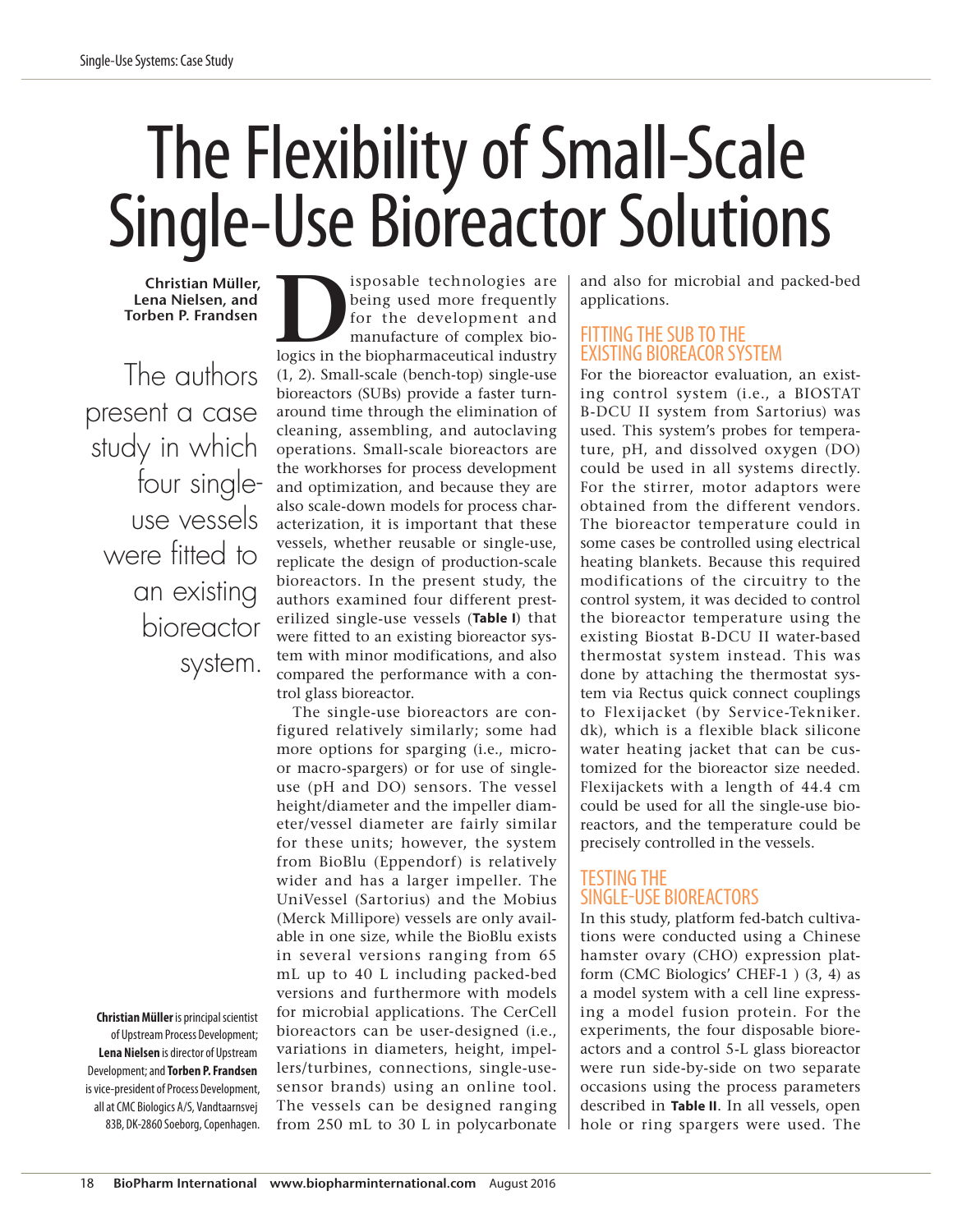| <b>Bioreactor</b>                                       | <b>UniVessel SU</b>                                                                                  | <b>BioBlu 5c</b>                                                                                                                                                                            | <b>CellVessel</b>                  | <b>Mobius CellReady</b>                               | <b>5L Glass</b>                        |
|---------------------------------------------------------|------------------------------------------------------------------------------------------------------|---------------------------------------------------------------------------------------------------------------------------------------------------------------------------------------------|------------------------------------|-------------------------------------------------------|----------------------------------------|
| Vendor                                                  | <b>Sartorius</b>                                                                                     | Eppendorf                                                                                                                                                                                   | CerCell                            | Merck Millipore                                       | Sartorius                              |
| System                                                  | Disposable                                                                                           | Disposable                                                                                                                                                                                  | Disposable                         | Disposable                                            | Glass (control)                        |
| Total volume                                            | 2.6L                                                                                                 | 5.0 <sub>L</sub>                                                                                                                                                                            | $3.0 L*$                           | 3L                                                    | 6.5L                                   |
| Max. working volume                                     | 2.0 L                                                                                                | 3.75 L                                                                                                                                                                                      | $2.25 L*$                          | 2.4L                                                  | 5.2L                                   |
| Min. working volume                                     | 1.0 <sub>L</sub>                                                                                     | 1.3L                                                                                                                                                                                        | N/A                                | 1.0 <sub>L</sub>                                      | 2.5L                                   |
| Impeller type                                           | 3-blade pitched<br>impeller, 30° angle                                                               | 3-blade pitched<br>impeller, 45° angle                                                                                                                                                      | 3-blade marine<br>impeller*        | 3-blade marine<br>impeller                            | 3-blade pitched<br>impeller, 45° angle |
| Number of impellers                                     | 2                                                                                                    | 1                                                                                                                                                                                           | $1*$                               | 1                                                     | 1                                      |
| Impeller diameter                                       | 54 mm                                                                                                | 100 mm                                                                                                                                                                                      | 60 mm <sup>*</sup>                 | 76.2 mm                                               | 68 mm                                  |
| Vessel diameter<br>(inner)                              | 130 mm at top<br>$(1.5°$ slope)                                                                      | 170 mm                                                                                                                                                                                      | 130 mm $*$                         | 137 mm                                                | 158 mm                                 |
| Impeller diameter/<br>vessel diameter                   | 0.42                                                                                                 | 0.59                                                                                                                                                                                        | 0.46                               | 0.56                                                  | 0.43                                   |
| Vessel height                                           | 240 mm                                                                                               | 256 mm                                                                                                                                                                                      | 225 mm*                            | 249 mm                                                | 335 mm                                 |
| Vessel height/<br>diameter (H/D or<br>aspect ratio)     | 1.8                                                                                                  | 1.5                                                                                                                                                                                         | 1.7                                | 1.8                                                   | 2.1                                    |
| Power Number, Np                                        | 1.2                                                                                                  | 1.3                                                                                                                                                                                         | N/A                                | 0.3                                                   | N/A                                    |
| Thermowell<br>pocket for pt 100<br>temperature sensor   | Yes, 8 mm                                                                                            | Yes, but narrows<br>towards end<br>$(< 7.6$ mm)                                                                                                                                             | Yes, 8 mm*                         | Yes, 7.6 mm                                           | Yes, 8 mm                              |
| Sparger type (used<br>in this experiment<br>underlined) | L-sparger                                                                                            | Porous Microsparger<br>or macrosparger                                                                                                                                                      | L-sparger*                         | Sintered polyethylene<br>microsparger or<br>open pipe | Ring sparger                           |
| Sparger hole<br>diameter                                | $14 \times 0.5$ mm                                                                                   | 7-12 µm or 0.7 mm<br>open hole                                                                                                                                                              | 10x<br>750 µm holes*               | 15-30 µm pores or<br>2.3 mm hole                      | $14 \times 0.5$ mm                     |
| pH probe                                                | Single-use PreSens<br>or reusable                                                                    | Single-use PreSens<br>or reusable                                                                                                                                                           | Single-use or<br>reusable*         | Reusable                                              | Reusable                               |
| DO probe                                                | Single-use PreSens<br>or reusable                                                                    | Reusable (into sleeve<br>with permeable<br>gas membrane)                                                                                                                                    | Single-use or<br>reusable*         | Reusable                                              | Re-usable                              |
| Can stirrer adaptors<br>be supplied?                    | Yes                                                                                                  | Yes                                                                                                                                                                                         | Yes                                | Yes                                                   | N/A                                    |
| Comments                                                | Requires SU<br>connection box for<br>use of single-use<br>sensors;<br>Torospherical bottom<br>design | A 'slim' version of the<br>vessel, BioBlu 3c, with<br>an aspect ratio of 2.0<br>and the same max.<br>working volume is<br>also available. Single-<br>use sensor requires<br>connection box. | *Can be user<br>customized/defined |                                                       | Glass vessel used as<br>control        |

Table I. Parameters and characteristics of the evaluated bench-top single-use bioreactors (mammalian cell culture).

single-use bioreactors have slightly different total volumes, working volumes, and stirrers; therefore, the initial working volume, overlay airflow, and stirring rates were adjusted to fit each bioreactor and to stir with similar power input per unit volume (W/m<sup>3</sup> ) (see **Table II**).

For investigation of the cellculture performance, parameters including cell growth, viability, and metabolism and on-line trends for temperature, pH, and DO were compared. Samples were analyzed daily on a Cedex HiRes (Roche) and a Bioprofile 400 system (NOVA Biomedical), and after the cultivations were terminated, product concentration and key product quality characteristics were analyzed.

In each of the two experiments, fed-batch cultivations were conducted for 14 days in the four disposable bioreactors and the control glass bioreactor. As shown in **Figure 1**, viable cell density and cell viability were comparable during the course of the experiment for all bioreactors (single use and control) in both experiments.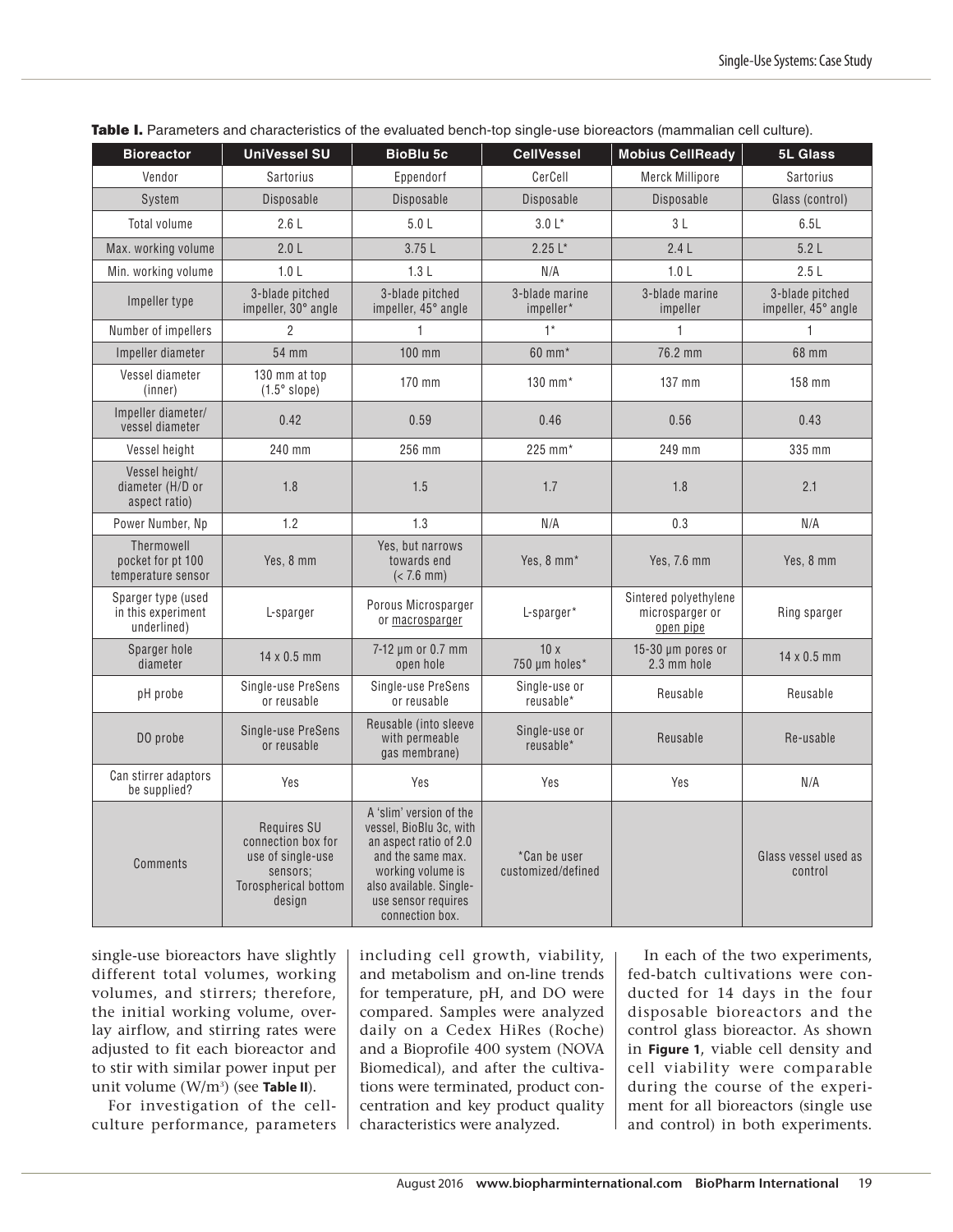Table II. Bioreactor process parameters.

| <b>Media</b>                                       |                                                                                                   |                                                                     |                                                 |  |  |  |  |
|----------------------------------------------------|---------------------------------------------------------------------------------------------------|---------------------------------------------------------------------|-------------------------------------------------|--|--|--|--|
| Starting medium                                    | CD-CIM1                                                                                           | Feed medium                                                         | Feeds A, B, and C                               |  |  |  |  |
| Set points, controls, and feeds                    |                                                                                                   |                                                                     |                                                 |  |  |  |  |
| Parameter                                          | Set Point                                                                                         | Acid                                                                | CO <sub>2</sub> in overlay                      |  |  |  |  |
| Inoculation viable cell density                    | 0.6E+06 viable cells/ml                                                                           | <b>Base</b>                                                         | 2M NaOH                                         |  |  |  |  |
| Initial Temp.                                      | $37^{\circ}$ C                                                                                    | Antifoam                                                            | ADCF Antifoam used if foam level<br>$is > 2$ cm |  |  |  |  |
| First Temp. Shift                                  | 34°C from day 3                                                                                   | Second Temp. Shift                                                  | 32°C from day 10                                |  |  |  |  |
| рH                                                 | 6.90 (DB $\pm$ 0.15)                                                                              | <b>Culture Duration</b>                                             | 14 days                                         |  |  |  |  |
| Dissolved oxygen                                   | 60% (optical probes)                                                                              | O <sub>,</sub> on demand through the open hole/ring sparger is used |                                                 |  |  |  |  |
| Feed                                               | Bolus feeds of 1.25%, 2% and 5% of initial bioreactor volume were given on days 3, 5, 7, 9 and 11 |                                                                     |                                                 |  |  |  |  |
| Specific volumes, overlay, and stirring rates used |                                                                                                   |                                                                     |                                                 |  |  |  |  |
| Vessel                                             | Initial working volume                                                                            | Overlay airflow                                                     | Stirring rate                                   |  |  |  |  |
| UniVessel SU (Sartorius)                           | 1420 mL                                                                                           | 90 mL/min                                                           | $100$ rpm                                       |  |  |  |  |
| BioBlu (Eppendorf)                                 | 2660 mL                                                                                           | $120$ mL/min                                                        | 80 rpm                                          |  |  |  |  |
| CellVessel (CerCell)                               | 1600 mL                                                                                           | 90 mL/min                                                           | $140$ rpm                                       |  |  |  |  |
| Mobius (Merck-Millipore)                           | 1700 mL                                                                                           | 90 mL/min                                                           | $150$ rpm                                       |  |  |  |  |
| Glass vessel (Sartorius)                           | 3680 mL                                                                                           | $200$ mL/min                                                        | $150$ rpm                                       |  |  |  |  |

Figure 1. Viable cell density and cell viability vs. cultivation time for the four disposable bioreactor runs compared to the control during 14 day fed-batch. Both Run 1 and Run 2 are depicted. Data were obtained daily from a Cedex HiRes (Roche).



Online trends of total  $CO<sub>2</sub>$  and oxygen usage, DO, temperature, and pH control for all bioreactors

showed similar trends (data not shown). Comparable lactate,  $CO_{2'}$ and offline pH profiles were also

obtained (**Figure 2**), indicating that the difference between the different single-use bioreactors and the glass bioreactor control is small, and that the cell-culture parameters are comparable even though the bioreactor set-ups are different.

Determination of the product titer (**Figure 3**) over the course of the two fed-batch experiments shows that the cells produce a comparable amount of product in the different bioreactor units. Furthermore, analysis of selected product characteristics (e.g., glycosylation, aggregation, and productrelated variants) (data not shown) showed that the product is similar in the different bioreactors.

### BIOREACTOR EASE-OF-USE EVALUATION

Generally, the use of single-use bioreactors is a major advantage for an efficient workflow during upstream process development and optimization because it can significantly reduce bioreactor down-time (or turnover time) by eliminating cleaning, assembling,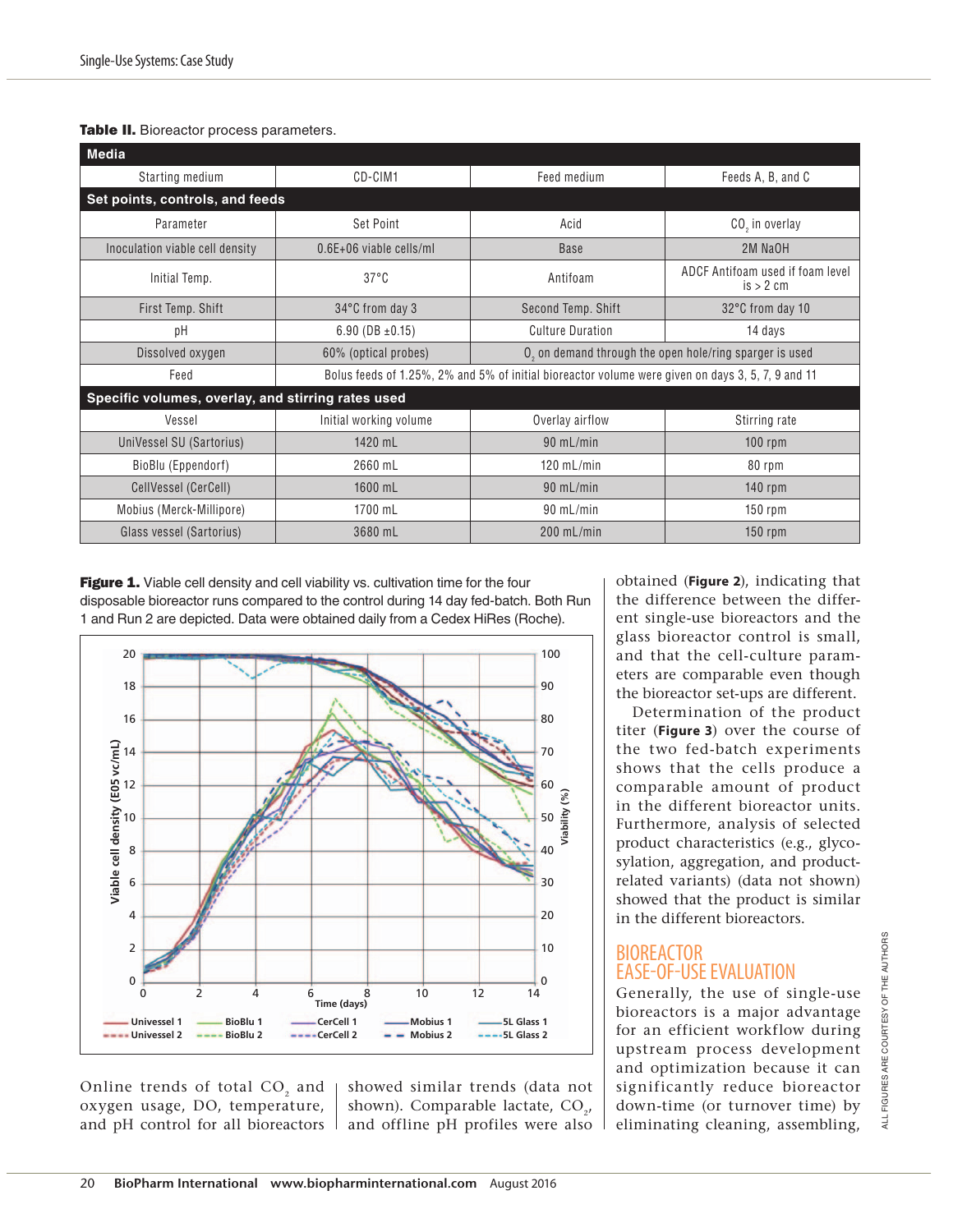

Figure 2. Lactate, pCO<sub>2</sub>, and offline pH vs. cultivation time for the four disposable bioreactor runs compared to the control during 14 day fed-batch. Both Run 1 and Run 2 are depicted. Data were obtained using a Bioprofile 400 (Nova Medical) of offline pH-meter (Hamilton).

and autoclaving. Key operations such as pH and DO probe calibration and maintenance, media preparation, feed-tubing assembly, and sampling/analysis will still be needed—even if single-use pH or DO sensors are also implemented. The authors estimate, however, that use of these vessels can reduce the preparation time substantially.

During these experiments, a user evaluation was carried out examining the ease-of-use of the different single-use vessels for the CHEF-1 CHO platform process described. The amount of weldable connections were considered (3 feeds + glucose, antifoam, and base was in this case needed) as well as ease of sampling, how well condensate could be removed from the gas exhaust, amount of foaming, harvest options, and how well the stirrer adaptor worked.

The overall conclusion was that the four different single-use bioreactors tested all provided ample solutions for the examined fedbatch process. All bioreactors could be used as intended, and required little or no adjustment to be run effectively. Regarding feeding/sampling connections, all units provided weldable C-Flex connections (1/8 inch) for feed addition to the top of the bioreactor and some provided weldable **Figure 3.** Product concentration vs. cultivation time for the four disposable bioreactor runs compared with the control during 14-day fed-batch. Both Run 1 and Run 2 are depicted. Data were obtained using a Protein A high-performance liquid chromatography (HPLC) method.



C-Flex connections for addition to the bioreactor liquid. The BioBlu and UniVessel units also provided larger diameter (1/2 inch) weldable tube with Kleenpak Quick Connections, and the Mobius provided the large diameter (1/2 inch) weldable tubing connected to smaller weldable diameter (1/8 inch) tubing for flexibility. The CellVessel was user-designed with only the smaller 1/8-inch diameter weldable tubing due to the relative small volumes needed to feed/sample/harvest from the 2–5L bioreactors, and to minimize volume hold-up in the tubing. For sampling, aeration and agitation of the single-use bioreactors all worked similarly well despite the different solutions (e.g., regarding the stirrer adaptors). With respect to solutions for off-gas exhaust, the task of avoiding pressure